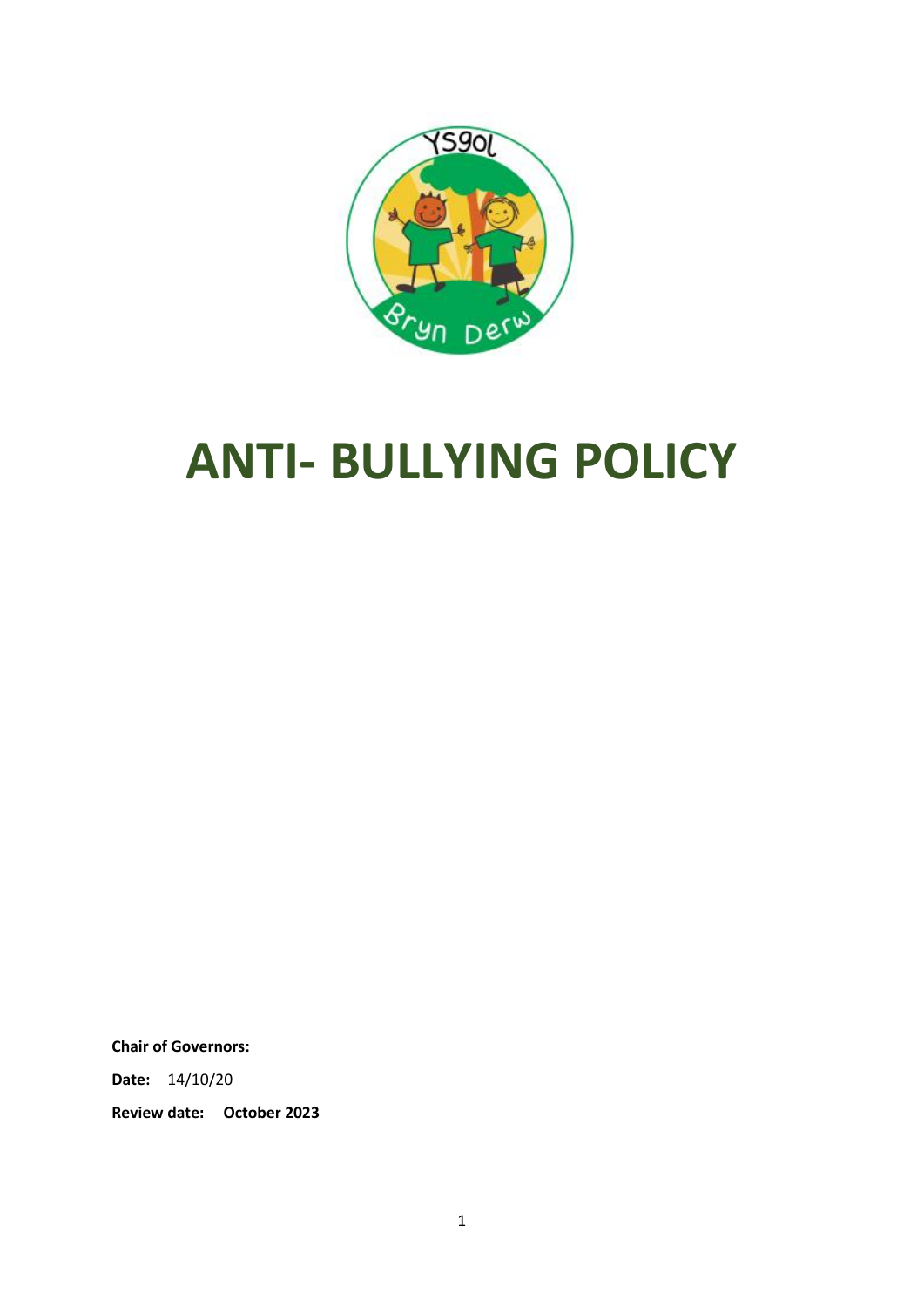# **Anti-Bullying Policy**

## **Contents:**

- Introduction
- Aims and Objectives
- What is bullying? Definition and forms
- Equality's Act 2010
- Cyber Bulling
- Potential signs of bullying
- Prevention of bullying
- Procedures for investigating allegations of bullying
- Procedures for investigating more serious incidents
- Actions by School
- Role of Governors
- Role of Head Teacher
- Role of Staff/ Teachers
- Guidance for Parents
- Guidance for Pupils
- Links with other policies and guidance
- Monitoring and Review

## **Introduction**

- This document is a statement of the aims, principles, and strategies for dealing with incidents of bullying at school.
- It was drawn up following the Respecting Others: Anti-bullying Guidance from the National Assembly for Wales document.
- The policy will be shared with staff and a discussion around the problem of bullying will take place- staff will review the policy annually to agree on good and bad practice.
- Policy will be available online for parents and carers to ensure correct procedures are followed at all times.
- The policy will be amended and adapted when appropriate.

At Ysgol Bryn Derw we are committed to providing a caring, friendly and safe environment for all our pupils so that they may learn in a relaxed and secure atmosphere. If bullying occurs, all pupils and parents/carers should be able to tell an adult at school and feel assured that incidents will be dealt with appropriately.

The nature and needs of the pupils in an ASD Special School means that the approaches taken will need to be highly bespoke and individualised to the communication levels, behavioural needs and the emotional and inter-personal skills of each pupil. This policy sets out a set of approaches that will be adapted to each pupil and situation

We define bullying as action taken by one or more children with the deliberate intention of hurting another child, either physically or emotionally, on a regular basis.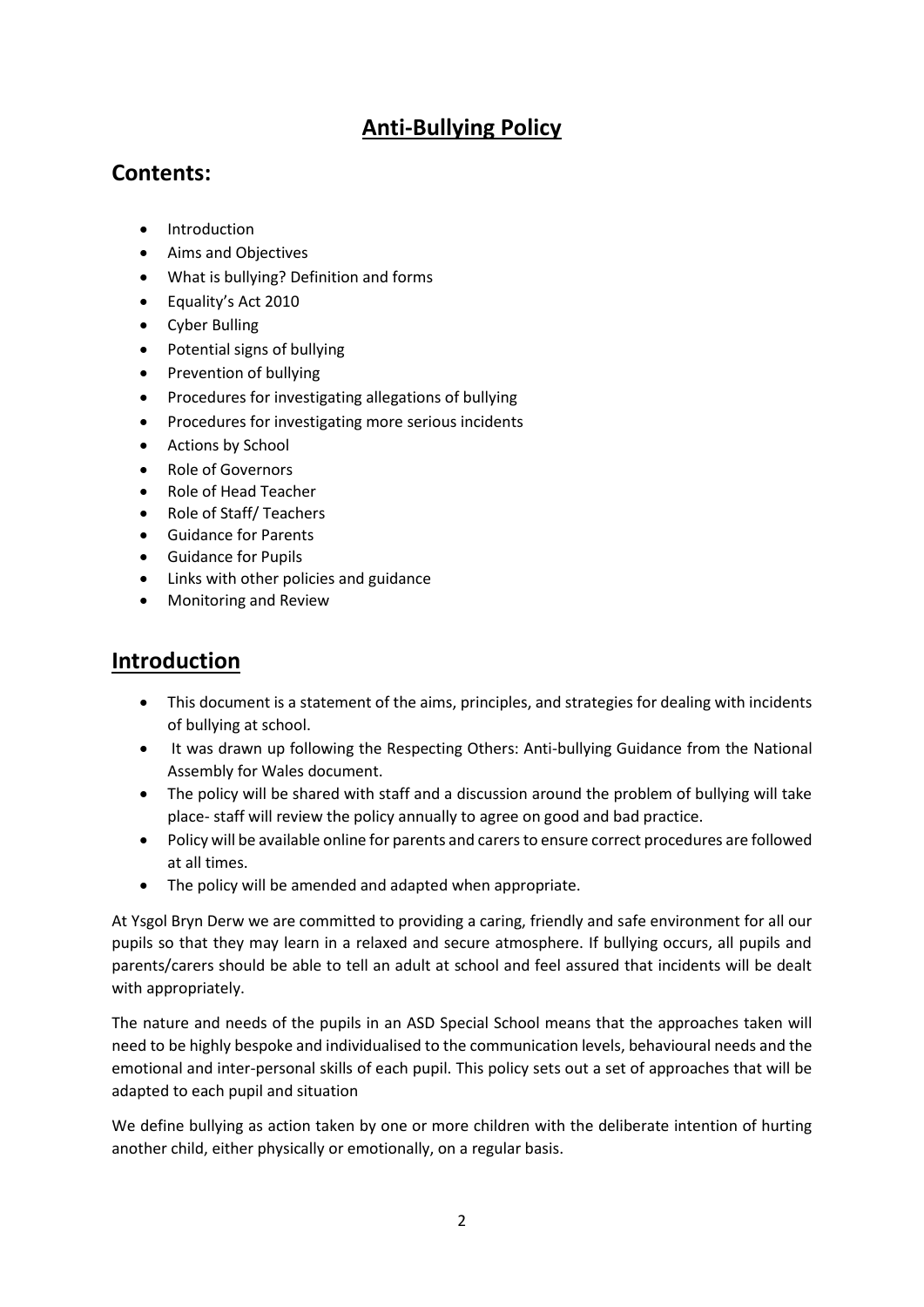# **Aims**

• We teach that bullying is wrong and damaging. We do all we can to prevent it, by developing a school ethos in which bullying is regarded as unacceptable

• We seek to promote a safe and secure environment where all can learn without anxiety. We promote a kind, caring and nurturing ethos in school where pupils are taught to value and respect others.

• This policy aims to produce a consistent school response to any bullying incidents that may occur

• We aim to make all those connected with the school aware of our opposition to bullying, and we make clear each person's responsibilities with regard to the eradication of bullying in our school.

• We raise the awareness of staff and pupils so that they understand the various forms of bullying.

• We aim to eradicate incidents of bullying through the implementation of the whole school Behaviour Policy.

• We have clear procedures for reporting bullying which are adapted to the learning and communication level of each pupil and our procedures seek to ensure that these are understood and followed.

# **Objectives**

In order to fulfil these specific anti-bullying aims Ysgol Bryn Derw will:

- Reinforce the anti-bullying message with the whole staff community through regular general and specific INSET, staff meetings and individual communications between staff members.
- Ensure that the whole community of parents, pupils and staff understand what bullying is.
- Equip pupils with strategies which enable them to respond to bullying behaviour.
- Reinforces the anti-bullying message with pupils specifically through SEAL, Personal and Social Development, Well-being and Cultural Diversity, class time, assemblies; and in general through the curriculum, using projects, drama, stories, literature, historical events, current affairs and the daily interactions between staff and pupils.
- **R**einforce the anti-bullying message with parents through the school website, regular formal parent communications and informal communications which reinforce the school's aims and quick response to concerns as they are aired.
- Collate and listen to pupil opinions on incidents of bullying, in order to improve school policy and procedures.
- Ensure that parents, staff and pupils are aware of the procedures to follow if they are the victim of alleged bullying or if they feel that they might be acting in bullying ways.
- Ensure that parents, staff and pupils understand the signs of bullying.
- Provide support to those who are the victims of bullying and those who are perpetrating bullying behaviours.
- Provide restorative justice conferences facilitated by school staff.
- Ensure that all pupils understand (at a level appropriate to each individual) the school's Behaviour Policy and the sanctions which may be put in place in response to substantiated incidences of bullying.

# **What is Bullying?**

#### **Understanding Bullying - A definition:**

It is important to recognise what, in law, is defined as bullying. Bullying can be defined as: A range of harmful behaviour, both physical and psychological. All bullying behaviour usually has the following four features: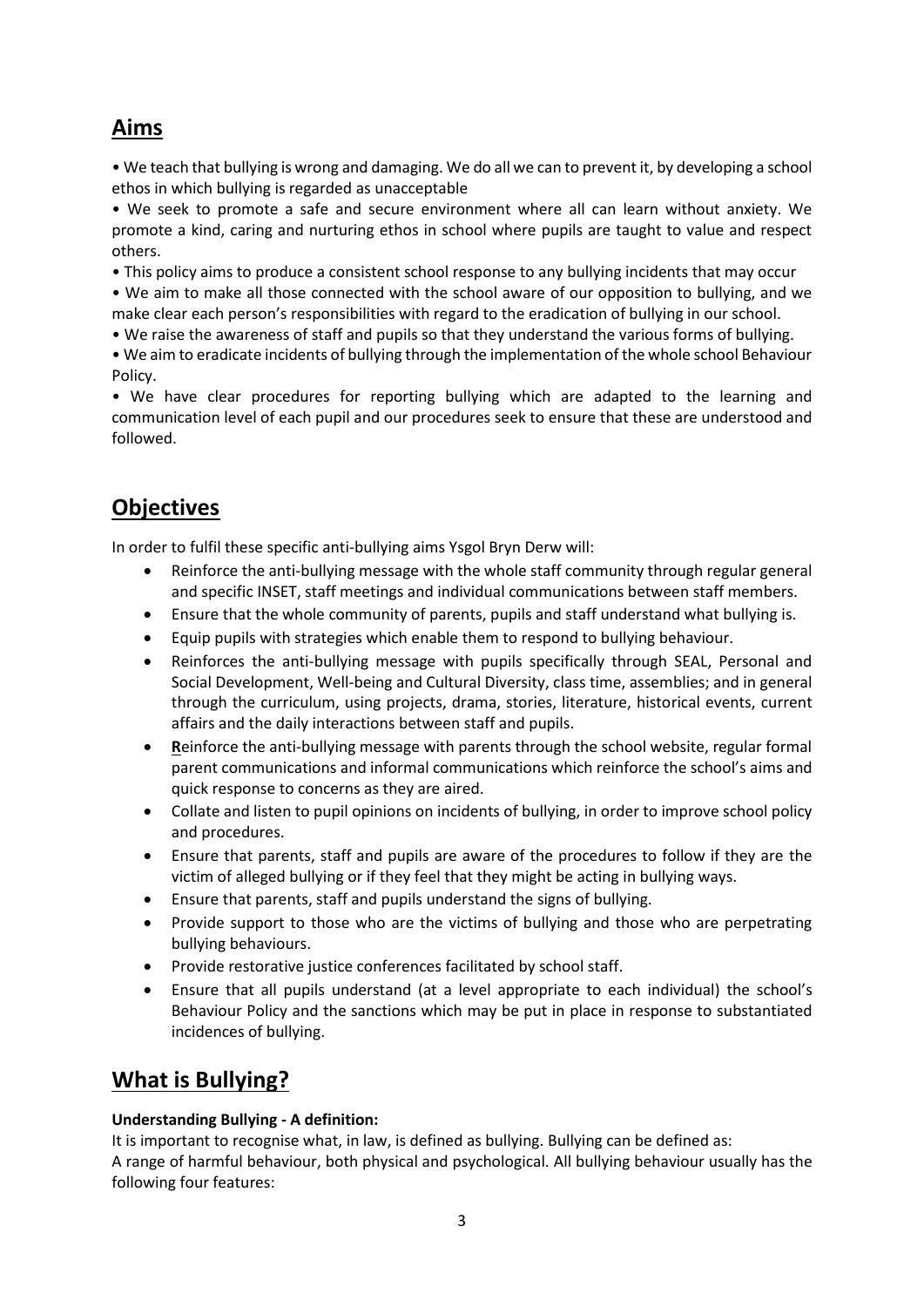- It is usually **repetitive** and **persistent**
- It is **intentionally harmful**
- It involves an **imbalance of power**, leaving someone feeling **helpless** to prevent it or put a stop to it
- It causes feelings of **distress, fear, loneliness** and **lack of confidence** in those who are at the receiving end.

Which can take one of the following forms;

**Physical:** pushing, kicking, hitting, pinching or any use of violence

**Verbal/ written** name-calling, sarcasm, spreading rumours, teasing

**Emotional:** exclusion, tormenting (i.e. hiding books, threatening gestures), racial taunts, graffiti, gestures

**Sexual:** unwanted physical contact or abusive comments

**Racial Harassment**: (all incidents of racial harassment are recorded and Monitored)

**Cyber**: all forms of abuse involving the internet, social websites, chat rooms, mobile phones, email, text messages, photographs

Some of the reasons why people may be bullied include:

- Sexual and sexist (unwanted physical contact, sexually abusive or sexist comments related to appearance or sexual activity, cyber-bullying, exclusion)
- Racial (emotional, physical, verbal, sexual, cyber, exclusion, interference with possessions which is done in the name of the victim's perceived racial differences)
- Religious (emotional, physical, verbal, sexual, cyber, exclusion, interference with possessions) which is done in the name of the victim's perceived religious differences
- Cultural (emotional, physical, verbal, sexual, cyber, exclusion, interference with possessions) which is done in the name of the victim's perceived cultural differences
- Special educational needs and/ or disability (emotional, physical, verbal, sexual, cyber, exclusion, interference with possessions) which is done in the name of the victim's perceived differences in terms of their special educational needs and/ or disability)
- Homophobic (emotional, physical, verbal, sexual, cyber, exclusion, interference with possessions) which is done in the name of the victim's perceived differences in sexuality. Research evidences that pupils may also experience homophobic bullying related to gender stereotyping, e.g. sensitive boys, academic boys, sporty girls, boisterous girls.
- Appearance (emotional, physical, verbal, sexual, cyber, exclusion, interference with possessions) which is done in the name of the victim's perceived differences/personal choices in terms of their appearance.
- Personal Hygiene (emotional, physical, verbal, sexual, cyber, exclusion, interference with possessions) which is done in the name of the victim's differences in terms of their personal hygiene.

The intention of all of the above is to harm or cause distress

# **Equality Act 2010**

Bullying on the Basis of the Protected Characteristics referenced in The Equality Act 2010 (age, disability, gender reassignment, marriage/civil partnership, pregnancy or maternity, race, religion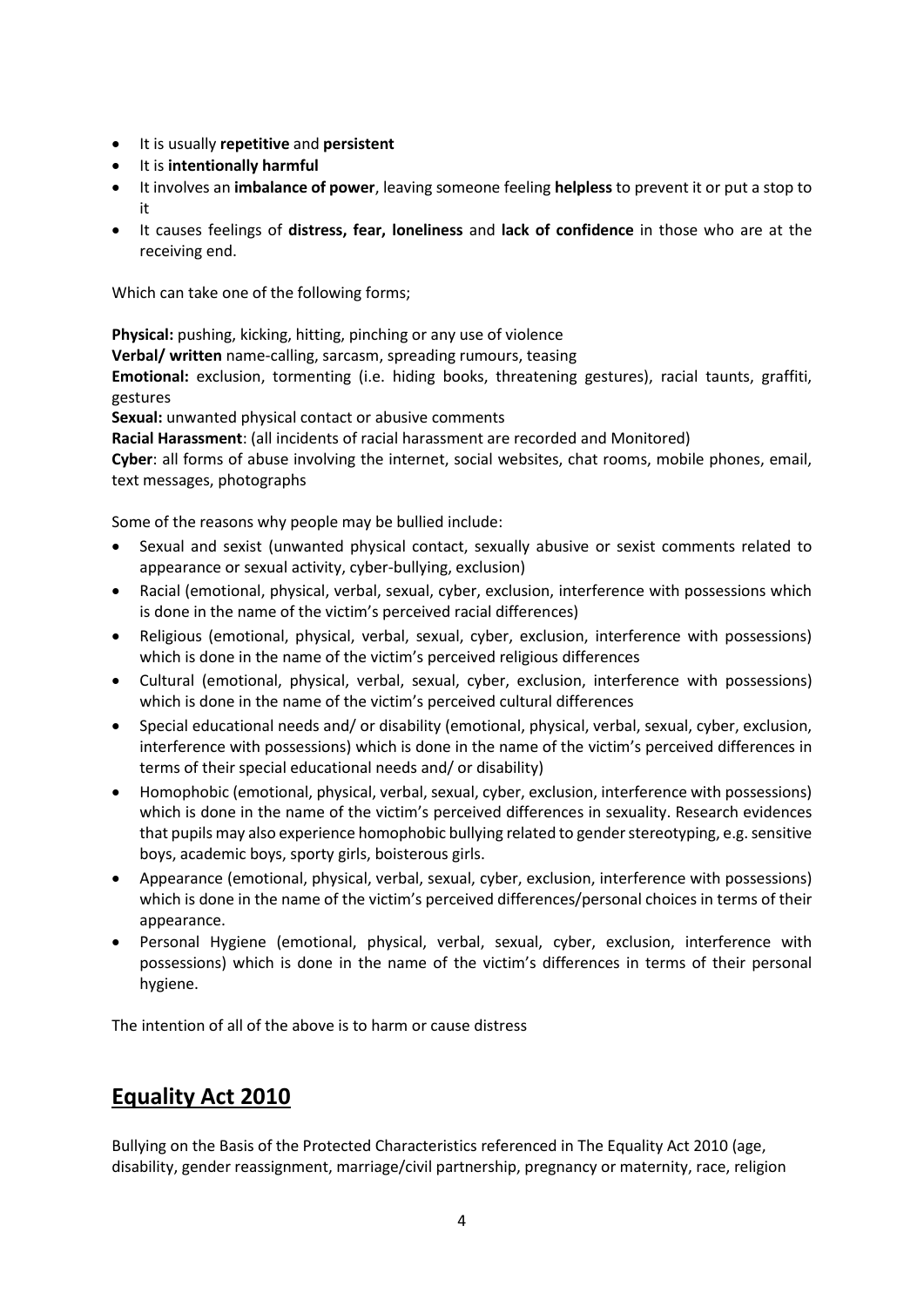and belief, sex and sexual orientation, Welsh Language) will be addressed in the same way as other forms of bullying. However, it will be seen in the context of the school's commitment to promoting an environment where all members of its community are respected, valued and celebrated equally for their differences. This aspect of the anti-bullying policy has a direct link to the school's Equality Policy and Equality Action Plan. All incidents of bullying related to the protected characteristics will be recorded and reported on electronically through the SIMS Behaviour Management system.

# **Cyber Bullying**

Cyberbullying can be defined as the use of information and communication technology (ICT), particularly mobile phones and the internet to deliberately upset someone else. Cyberbullying is different to other forms of bullying. In cyberbullying, the audience for the bullying can be very large and reached rapidly. This means that the degree and seriousness, as well as the possible risks and repercussions can be harder to control and curtail.

Cyberbullying can take many forms such as:

- Threats and intimidation;
- Harassment or stalking;
- Vilification and defamation;
- Peer rejection and exclusion;
- Identity theft;
- Unauthorised access and impersonation;
- Publicly posting, sending or forwarding personal or private information or images;
- Manipulation

The reasons why people may be a victim of cyberbullying are the same and the reasons for other types of bullying (noted above), for example for reasons related to their protected characteristic, their appearance or their personal hygiene.

The following technologies can be used as vehicles for cyberbullying:

- Mobile phones;
- Instant messenger and Voice over Internet Protocol (VolP)
- Chatrooms and message boards
- E-mail
- Webcams
- Social network sites
- Video-hosting sites
- Virtual learning environments (VLEs)
- Gaming sites, consoles and virtual worlds

It is recognised that in the case of cyberbullying, the victim and aggressor may not be on the school premises at the time when the incidents occur. However, the school recognises its responsibility to address the problem where possible and will take action to prevent incidents of this kind. It is also recognised that 'bystanders' can easily become perpetrators – by passing on or showing to others images designed to humiliate, for example or by taking part in online polls or discussions. Pupils, parents and staff should also refer to the School's E-learning/ I.T. policy for further information and details on how cyberbullying is discouraged.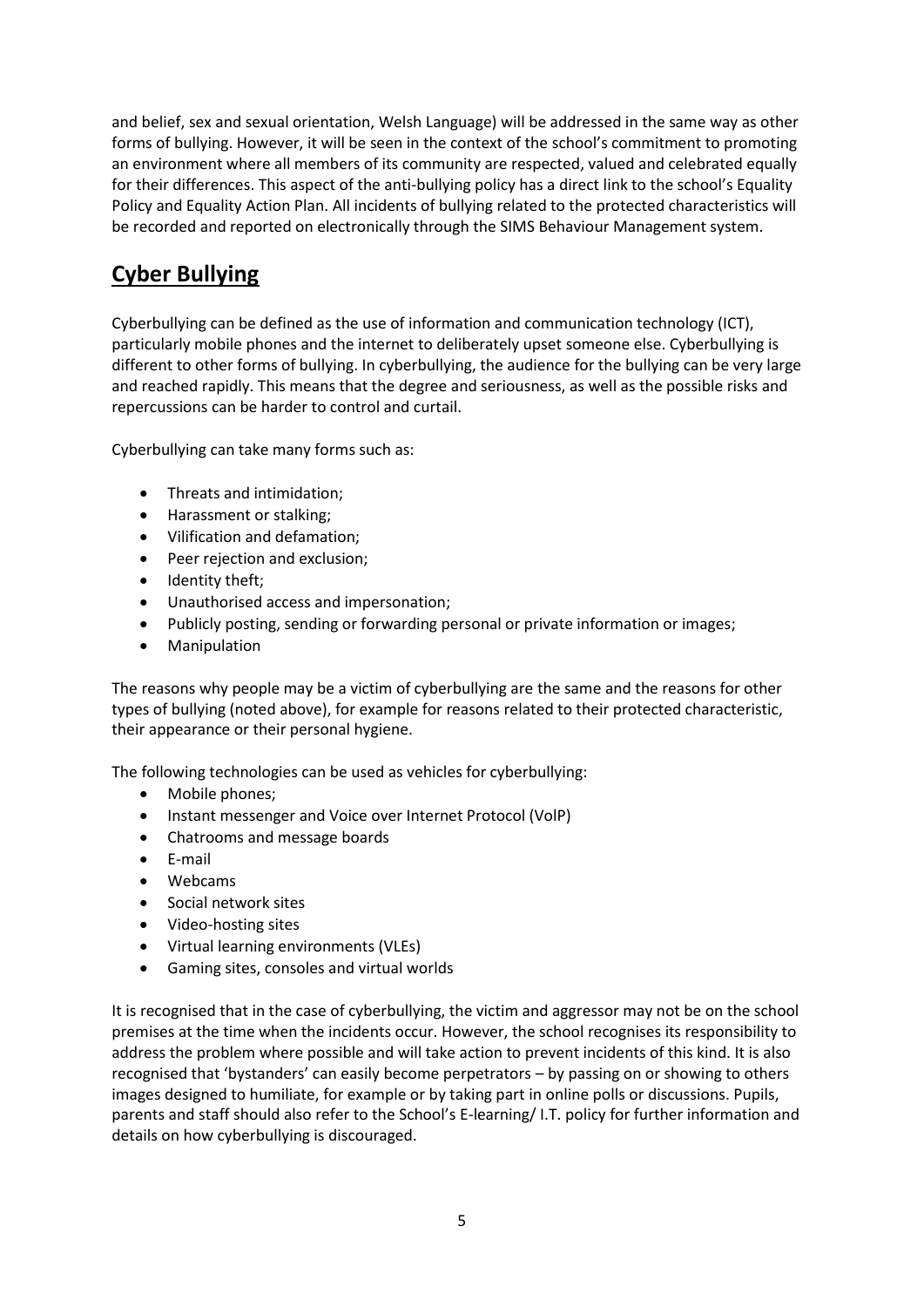# **Potential signs of bullying**

Bullying can cause serious psychological damage. A pupil who is being bullied may display some of the following signs:

- Becomes frightened of coming to school, or frightened to attend specific lessons or go into specific areas of the school
- Changes to their usual routine
- Becomes more withdrawn or anxious than previously
- Begins stammering
- Threatens to run away or runs away
- Threatens suicide
- Begins to perform poorly at school
- Frequently has missing or damaged possessions
- Is always asking for extra money or never has money
- Has unexplained injuries
- Becomes aggressive, disruptive or unreasonable
- Begins to bully others
- Stops eating or attending meals
- Is afraid to use the internet or a mobile phone
- Becomes nervous when a cyber-message is received
- Is reluctant to discuss reasons for any of the above

## **Prevention of Bullying**

The school aims to prevent bullying from becoming established. This is achieved by establishing a culture in which bullying is not tolerated and where it is seen as the responsibility of all members of the school community to report any instances of bullying.

- School Council will provide a forum where children and young people can raise general issues of concern.
- The curriculum is used as a vital means of teaching children and young people how to manage these feelings and specific issues are addressed in Health and Wellbeing AOLE, Assemblies and class time. Children will be made aware of what type of behaviour constitutes bullying. Stories, role play, worksheets may be used to address the problem of actions which give rise to bully versus victim.
- The School Based Counselling Service, ELSA and Restorative Justice system exists to support individuals in need.
- There are high ratios of staff support at all times throughout the school day-this includes break times and lunch times
- Children are supervised in all areas around the school.
- Staff and school council members watch for the isolated child, making sure that the child is not isolated due to bullying. Other children are encouraged to play with such children. It is important to note that due to the nature of our pupils at Ysgol Bryn Derw, children and young people may choose to play or be alone at times - it is then reliant on the staff member to know each child individually to recognise behaviour that is not usual for that child.
- Children are made aware that bullying should be reported to an adult. Staff are trained to communicate with pupils in a range of ways and concerns can be reported in a range of ways
- Through Personal and Social Education (PSE)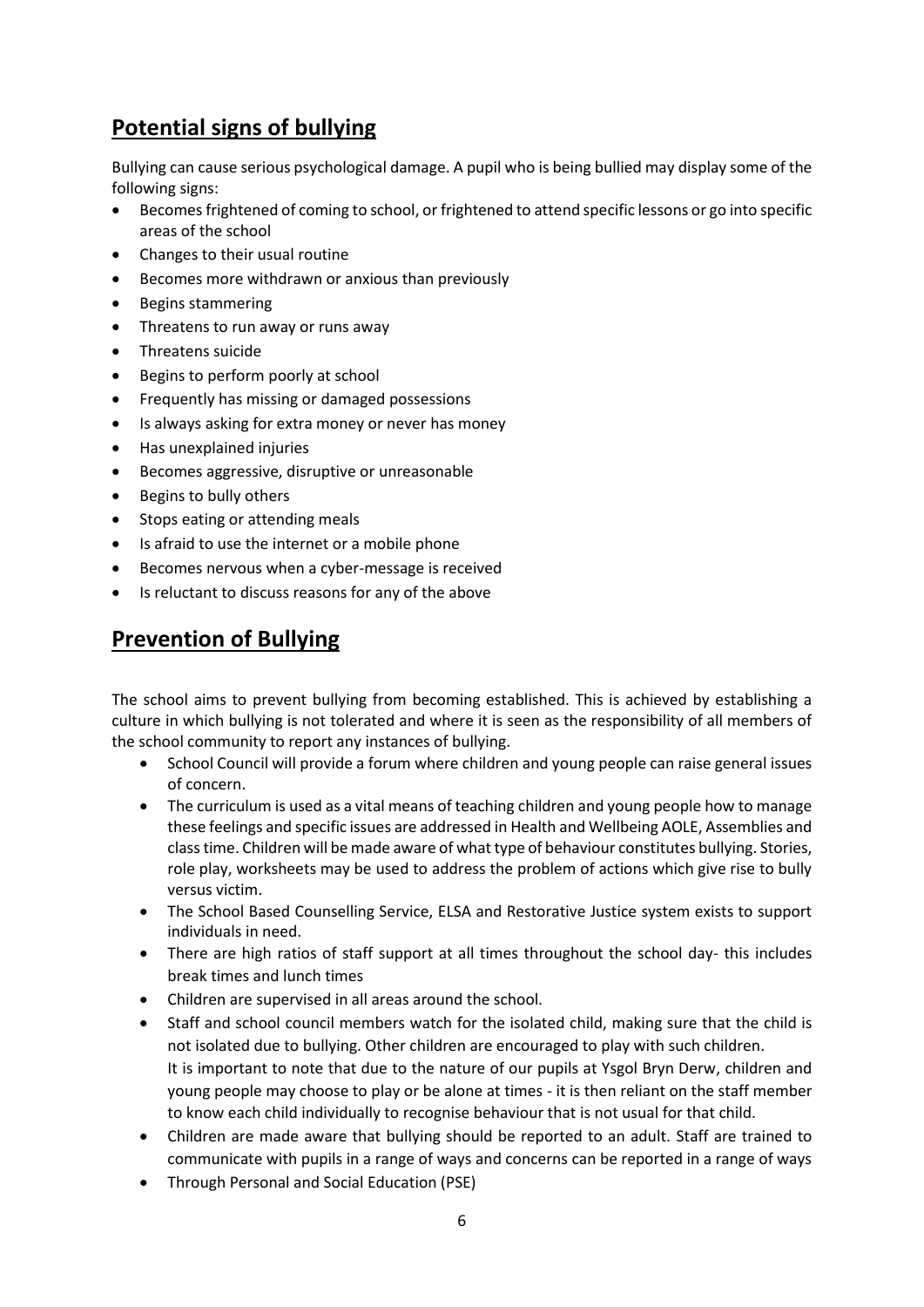# **Procedures for investigating a case of suspected bullying**

Bullying events may be identified in several ways:

- Disclosure to a member of staff by the individual being bullied
- Disclosure to another pupil by the individual being bullied
- Witnesses to specific bullying events
- Suspicion of bullying based upon the indicators listed above.

In all cases an allegation of bullying should be treated seriously, open, fairly and investigated thoroughly.

All members of staff have a duty to respond straight away if they suspect, or are made aware of, a case of discrimination and/or bullying. It may be possible for the staff involved to carry out an initial investigation; however, the preferred route is for staff to make a note of the date, time and nature of the incident and pass evidence onto the relevant class teacher for investigation of the matter, in conjunction with a Senior Member of Staff.

An investigation of bullying will take time: there are no instant solutions. However, the member of staff investigating should take the following steps:

- Victim(s), Aggressor(s) and Witness(es) will be interviewed by the member of staff investigating. All parties will be reassured of the discretion of the school in dealing with such matters within the limits of our confidentiality policy. The victim(s) in particular should be reassured that the matter will be dealt with and is being treated seriously.
- If the victim reports the matter, they should be spoken to first. If not, any witnesses should be interviewed, followed by the accused pupil and finally the victim.
- All pupils involved in the situation should be given a fair hearing and be permitted to tell their version of events without comment upon the nature of the behaviour described.
- A written summary of the information gathered should be made, and agreed by the individuals involved. This is important as it will enable the victim and witnesses to feel reassured that action is being taken, and for the accused party to feel that they have had a fair hearing.
- Remember that it can be hard to establish the facts.
- A problem solving approach which avoids blame can be more effective in clarifying the situation and achieving change.
- All incidents of discrimination and bullying related to the protected characteristics, SEN, appearance and personal hygiene will be recorded and reported on using the SIMS behaviour management system.

The specific nature of the approaches above will vary according to the age and communication levels of the individuals involved.

### **Investigation of more serious incidents**

The following represents an agreed staged response towards serious incidents of bullying, and to other serious incidents of unacceptable behaviour.

1.The Head Teacher will discuss the incident with bully(ies) and victim(s), individually and then together. He will take notes of what is said, using, when appropriate, the children's own words. Class teacher and parents/carers will be informed of the outcome.

2. Bully(ies) will be made aware of how serious incidents such as these are. Pupils will have time to reflect on situations with a familiar adult who knows that child and the correct individual approach to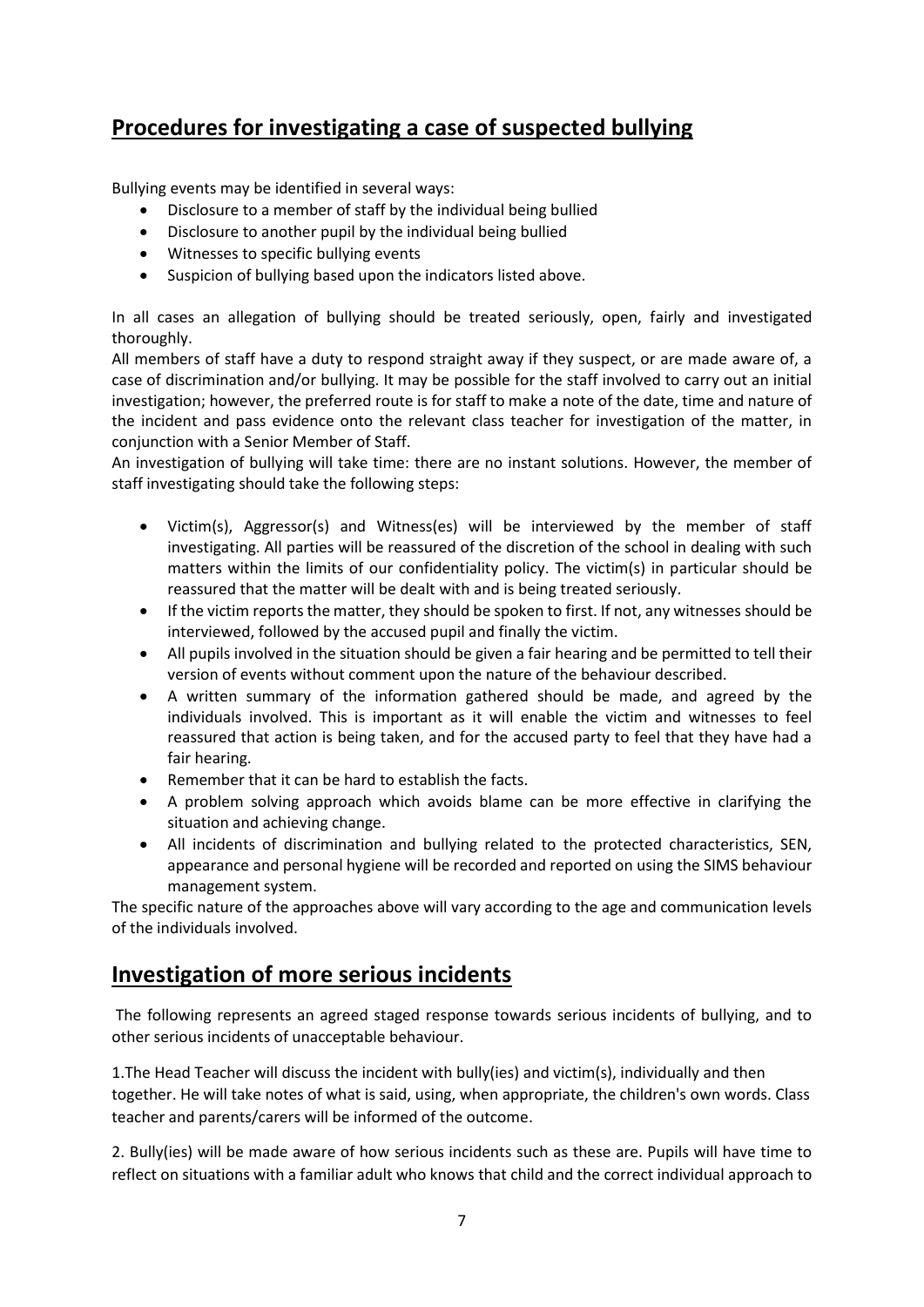take for a positive reflection. Parents will be contacted by phone to share details and discuss reflections and ways forward.

3. If similar behaviour is subsequently reported, parents will be contacted to visit the school to arrange of person centred meeting to discuss positive ways forward and support options.

4. Parents and teacher or Head Teacher will discuss ways forward of dealing with the situation. This may involve investigating other options to ensure that the child/ young person is safe and able to access the curriculum- however maybe in a smaller group, a 1:1 teaching room, with different peers for a short amount of time. Sign-posting to certain interventions in school such as ELSA, LEGO Club etc adding new targets to support ways forward or referral to agencies outside of school.

# **Action by the school**

If it is felt that bullying has taken place, the victim will be told that action will be taken to prevent bullying from continuing in line with the School's Behaviour Policy. The school may respond to incidents of bullying which take place outside of the immediate authority of the school. The bully needs to understand the effects of their actions upon the victim, and will be given support in order to modify their behaviour, including, if appropriate, counselling. If, in spite of support, the bullying behaviour continues, there are a number of possible sanctions available to the school. These may include:

- A verbal warning, recorded in the perpetrator's file
- A letter of apology to the victim, with a copy to be kept on file. A verbal apology would be appropriate for children depending on their level of understanding and communication.
- Referral to the Head teacher for action in the case of persistent or severe bullying.

The victim of the bullying will receive support from the School Counsellor or other supportive adults as required and their recovery will be closely monitored by a nominated adult who works closely in partnership with the victim's parents.

# **The Role of Governors**

The Governing Body supports the Head Teacher in implementing this policy. Governors do all that they can to eliminate bullying from our school, and to ensure that incidents of bullying are taken seriously and dealt with appropriately.

### **The Role of the Head Teacher**

It is the responsibility of the Head Teacher to implement the school anti-bullying policy and to ensure that all staff are aware of the school policy and know how to deal with incidents of bullying. The Head Teacher reports to the Governing Body about the effectiveness of the anti-bullying policy on request.

The Head Teacher ensures that all children know that bullying is wrong, and that it is unacceptable behaviour in our school. The Head Teacher draws the attention of children to this fact at suitable moments during the school week, often in assembly. The Head Teacher works with staff to set the school climate of mutual respect, support and praise for success, so making bullying less likely. When children feel they are important and belong to a friendly and welcoming school, bullying is far less likely to be part of their behaviour.

# **The Role of Staff/Teachers**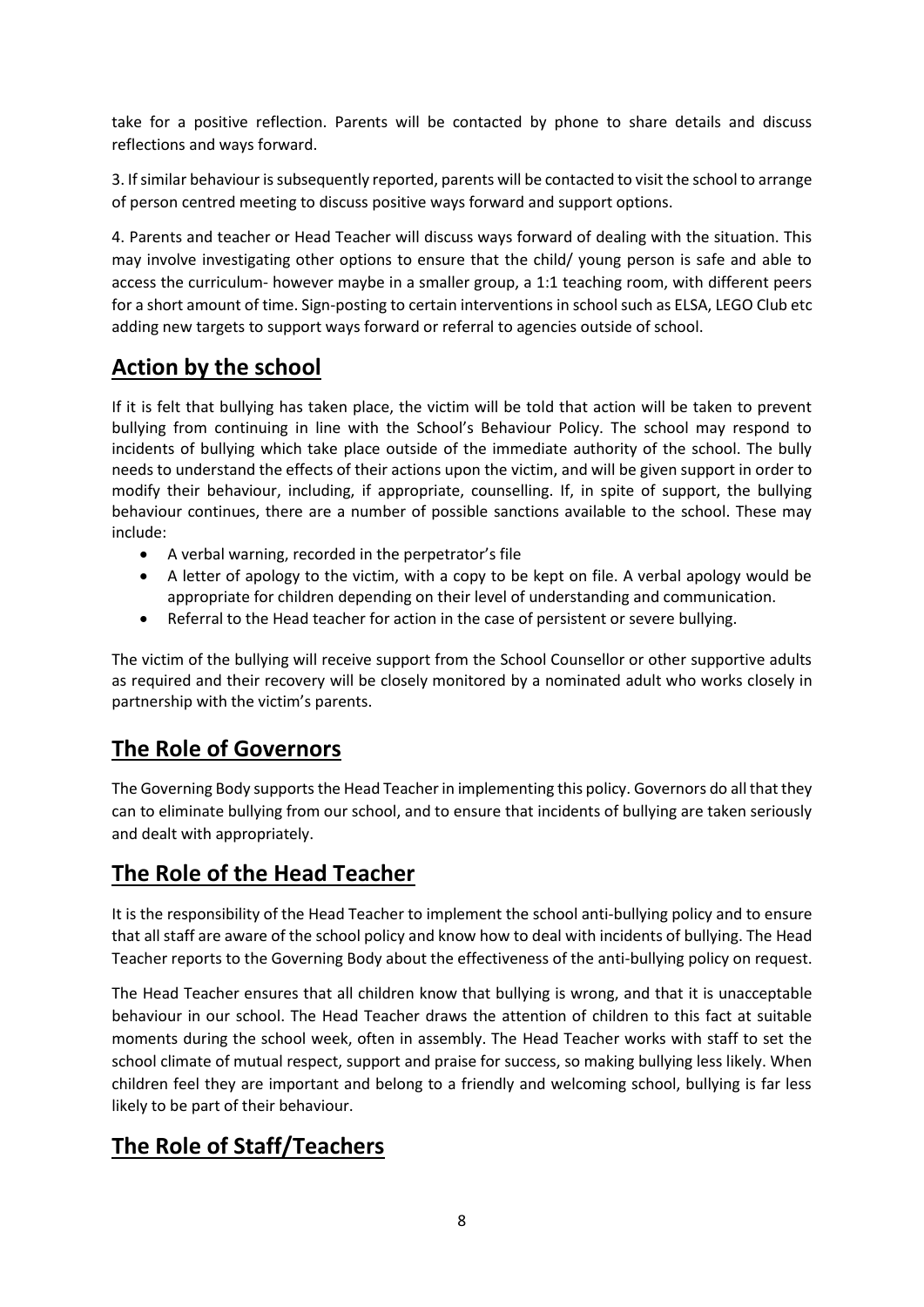It is important to note that at Ysgol Bryn Derw certain behaviours and exchanges need to be taught and repeated over a period of time to ensure children/young person is aware of the appropriate way to behaviour in social situations. The PCP approach will ensure that all pupils are provided the opportunity to learn social norms and appropriate behaviours to build positive relationships with their peers. This in turn will establish a climate of trust and mutual respect for all. By supporting, praising, rewarding and celebrating the success of all children, we aim to prevent incidents of bullying.

We spend time talking to the children/young person who are involved. We explain why the action of the child was wrong, and we endeavour to help the child change their behaviour in future. In order to create an environment which encourages positive, respectful and non- aggressive and threatening relationships, all staff at school are committed to the following;

- All staff in our school take all forms of bullying seriously and intervene to prevent incidents from taking place. If teachers/staff witness an act of bullying, they do all they can to support the child who is being bullied.
- They keep records of all serious incidents that happen to children in their class in their class books, these are regularly monitored by members of the Senior Leadership Team.
- They refer to bullying during Circle Time and discuss issues relating to this.
- The teaching of strategies for dealing with bullying is a part of the Health and Wellbeing AOLE and is referenced annually through the SEAL program studied by the whole school.
- Using the whole School Positive Behaviour Management Policy
- Encouraging an open atmosphere in school
- Taking every allegation seriously
- Always listening to the child/ young person
- As and when appropriate reflect and discuss incidents with the children/ young people.
- If a child is being bullied over a period of time, then, after consultation with the Head Teacher, either the teacher or the Head Teacher informs the child's parents.
- If staff become aware of any bullying taking place between members of a class, we deal with the issue immediately. This may involve counselling and support for the victim of the bullying and, where appropriate for the person who has carried out the bullying.

# **Parents' guide to bullying behaviours**

Whenever a serious case of bullying is uncovered the parents or guardian of both the victim and the bully would normally be informed usually by personal contact.

#### **If your child is being bullied:**

Parents along with peers will probably be the first to hear of a bullying incident. Parents should contact their child's class teacher if they are worried. It is essential to stay calm, supportive and find out the facts of the situation; bullying can be complex to understand as it is possible that the parties involved will have varying perceptions of the events under investigation. Reassurance will be needed in order to persuade your child that they have done the right thing by telling you. You may find it helpful to have the following checklist at your side to ensure that correct information is passed to the school.

- Who was involved?
- Where did it take place, when and how often?
- Why did it take place?
- What form did the bullying take?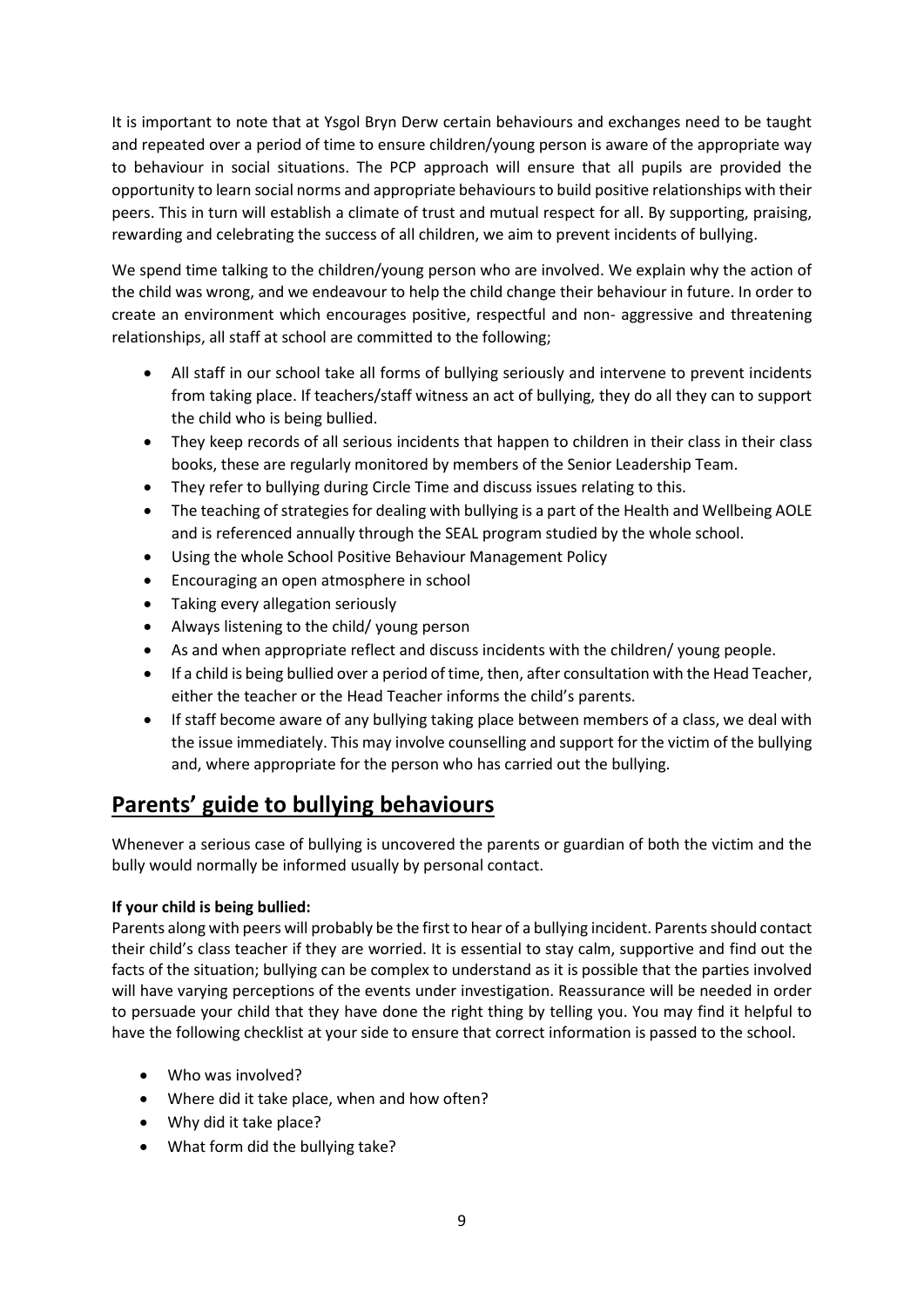When you inform the school of these details, you will be told how the school will proceed; this will normally begin with an investigation into the allegations (see below for details). Be reassured that this will be managed sensitively with the needs of all the pupils involved carefully considered. You will want to ask what you can do to support the school's actions to support your child. You will also want to make a note of the suggested strategy the school intends to take. Stay in touch with the school and inform the school of how things are improving. Establish further contact if necessary.

#### **If your child is involved in the bullying:**

It is important to work with the school to modify the patterns of behaviour which are causing your son/daughter to bully. Do not panic and blame yourself. Acknowledge that these things do happen and the school has mechanisms in place to deal with this issue. It is helpful to recognise some of the reasons why pupils behave in this way from time to time. Children sometimes bully others because:

- They have not yet learnt satisfactory ways for making firm relationships
- They are not aware of how hurtful it is
- They are copying the behaviour of older siblings or people they admire
- They have a temporary difficulty integrating in their peer group
- They are bullying others because of encouragement from others
- They are going through a difficult time personally and need help

#### **To stop your child from being involved in bullying behaviour:**

- Talk with your son/daughter and help him or her to understand that what he or she is doing is unacceptable as it makes other pupils unhappy - Use social stories to support this.
- Model and praise appropriate behaviour and discourage aggressive behaviour in order to get what they want
- Suggest ways of joining in activities with other pupils without bullying
- Liaise with the school
- Make time to have regular chats about how things are going at school
- Check that your child has identified an adult at school to whom he or she can go to if she or he has a problem or a worry of any kind

Please note that the School will want to and need to take action if bullying behaviour occurs. The matter will be sensitively handled but it needs to be effective.

### **Guidance for Pupils**

#### **Pupil's guide to how to respond if you are being bullied (dependent upon pupil age and level):**

If you are being bullied the following responses should help:

- 1. Be proud of the ways in which you are different everyone is unique so everyone is different from everyone else.
- 2. If you are being bullied, try to stay with friends as much as possible.
- 3. When the bullying starts, try to stay calm. People who bully often like the fact that they can 'wind you up'. They like the feeling of power that they have and they want you to react.
- 4. Breathe deeply or count to 10 in your head. Remind yourself that you don't deserve this treatment.
- 5. You may want to walk away from the situation. Sometimes this will help as the bully is not getting the reaction he/she wants. (Remember that you should always tell someone what has happened).
- 6. Try explaining to the bully that his/her words/actions are upsetting; he or she may not be aware of this. 'I don't like what you are saying about me. I want you to stop.'